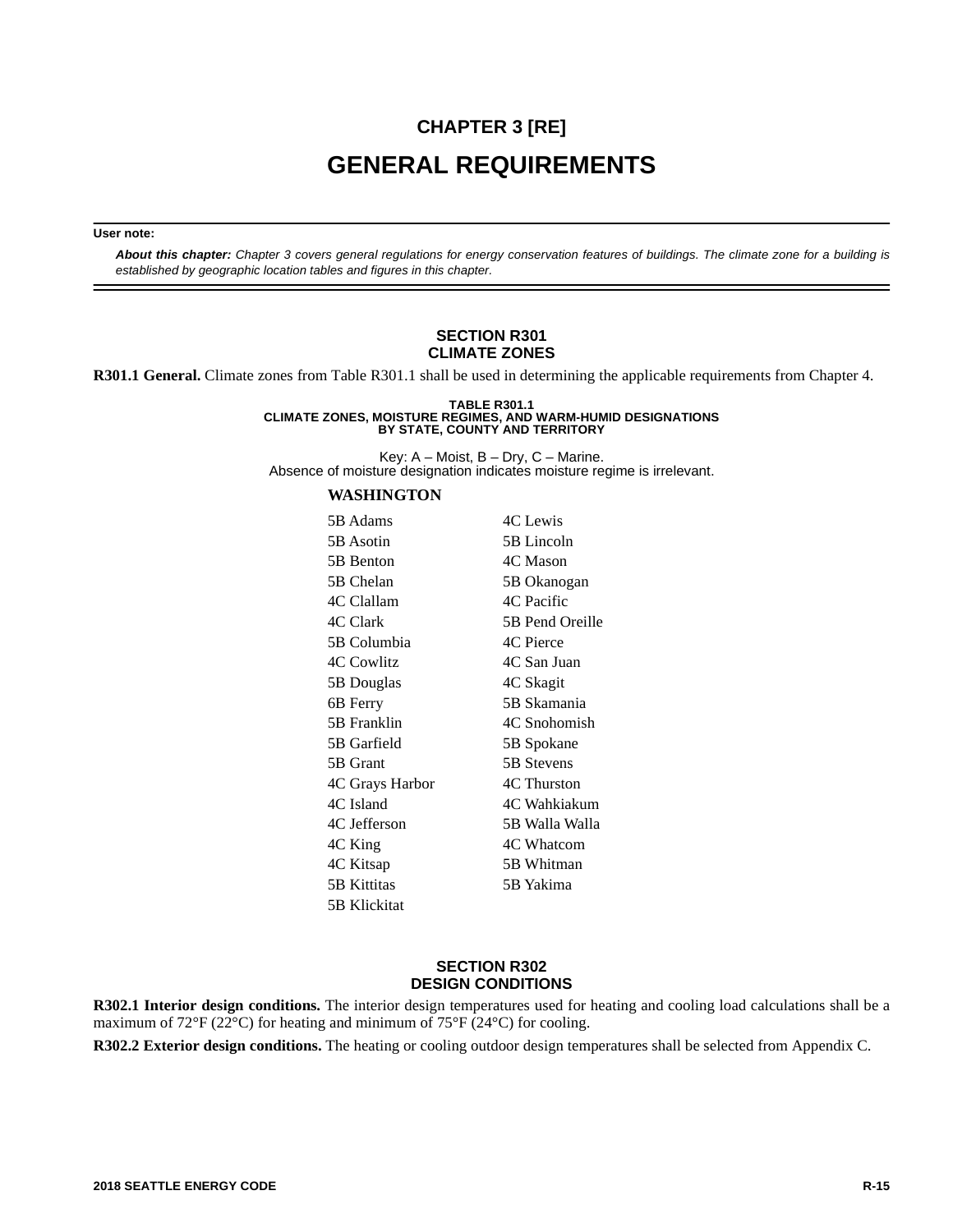## **SECTION R303 MATERIALS, SYSTEMS AND EQUIPMENT**

**R303.1 Identification.** Materials, systems and equipment shall be identified in a manner that will allow a determination of compliance with the applicable provisions of this code.

**R303.1.1 Building thermal envelope insulation.** An *R-*value identification mark shall be applied by the manufacturer to each piece of *building thermal envelope* insulation 12 inches (305 mm) or greater in width. Alternately, the insulation installers shall provide a certification listing the type, manufacturer and *R-*value of insulation installed in each element of the *building thermal envelope.* For blown or sprayed insulation (fiberglass and cellulose), the initial installed thickness, settled thickness, settled *R-*value, installed density, coverage area and number of bags installed shall be *listed* on the certification. For sprayed polyurethane foam (SPF) insulation, the installed thickness of the areas covered and *R-*value of installed thickness shall be *listed* on the certification. For insulated siding, the *R-*value shall be labeled on the product's package and shall be listed on the certification. The insulation installer shall sign, date and post the certification in a conspicuous location on the job site.

**Exception:** For roof insulation installed above the deck, the *R-*value shall be labeled as required by the material standards specified in Table 1508.2 of the *International Building Code* or Table R906.2 of the *International Residential Code.*

**R303.1.1.1 Blown or sprayed roof/ceiling insulation.** The thickness of blown-in or sprayed roof/ceiling insulation (fiberglass or cellulose) shall be written in inches (mm) on markers that are installed at least one for every 300 square feet (28 m<sup>2</sup>) throughout the attic space. The markers shall be affixed to the trusses or joists and marked with the minimum initial installed thickness with numbers a minimum of 1 inch (25 mm) in height.

Each marker shall face the attic access opening. Spray polyurethane foam thickness and installed *R-*value shall be *listed* on certification provided by the insulation installer.

**R303.1.2 Insulation mark installation.** Insulating materials shall be installed such that the manufacturer's *R-*value mark is readily observable upon inspection.

**R303.1.3 Fenestration product rating.** U-factors of fenestration products (windows, doors and skylights) shall be determined in accordance with NFRC 100.

**Exception:** Where required, garage door U-factors shall be determined in accordance with either NFRC 100 or ANSI/ DASMA 105.

*U-*factors shall be determined by an accredited, independent laboratory, and labeled and certified by the manufacturer. Products lacking such a labeled *U-*factor shall be assigned a default *U-*factor from Table R303.1.3(1), R303.1.3(2) or R303.1.3(4). The solar heat gain coefficient (SHGC) and visible transmittance (VT) of glazed fenestration products (windows, glazed doors and skylights) shall be determined in accordance with NFRC 200 by an accredited, independent laboratory, and labeled and certified by the manufacturer. Products lacking such a labeled SHGC or VT shall be assigned a default SHGC or VT from Table R303.1.3(3).

#### **Exceptions:**

- 1. Units without NFRC ratings produced by a *small business* may be assigned default *U-*factors from Table R303.1.3(5) for vertical fenestration.
- 2. Owner-built, nonoperable wood frame window consisting of a double pane unit with low-*e* (E=0.04 or less), 1/2 inch airspace with argon fill.

| <u>DEI AUET GEAZED WINDOW, GEAJJO DOON AND JNTEIGHT ON AUTON</u> |                    |                              |                       |  |  |
|------------------------------------------------------------------|--------------------|------------------------------|-----------------------|--|--|
| <b>FRAME TYPE</b>                                                |                    | <b>WINDOW AND GLASS DOOR</b> | <b>SKYLIGHT</b>       |  |  |
|                                                                  | <b>SINGLE PANE</b> | <b>DOUBLE PANE</b>           |                       |  |  |
| Metal                                                            | 1.20               | 0.80                         |                       |  |  |
| Metal with Thermal Break <sup>a</sup>                            | 1.10               | 0.65                         | See Table R303.1.3(4) |  |  |
| Nonmetal or Metal Clad                                           | 0.95               | 0.55                         |                       |  |  |
| <b>Glazed Block</b>                                              |                    | 0.60                         |                       |  |  |

| TABLE R303.1.3(1)                                               |  |  |  |  |  |  |  |
|-----------------------------------------------------------------|--|--|--|--|--|--|--|
| DEFAULT GLAZED WINDOW, GLASS DOOR AND SKYLIGHT <i>U-</i> FACTOR |  |  |  |  |  |  |  |

a. Metal Thermal Break = A metal thermal break framed window shall incorporate the following minimum design characteristics:

1. The thermal conductivity of the thermal break material shall be not more than 3.6 Btu-in/h/ft<sup>2</sup>/°F;

2. The thermal break material must produce a gap in the frame material of not less than 0.210 inches; and

3. All metal framing members of the products exposed to interior and exterior air shall incorporate a thermal break meeting the criteria in (a)(1) and (2) above.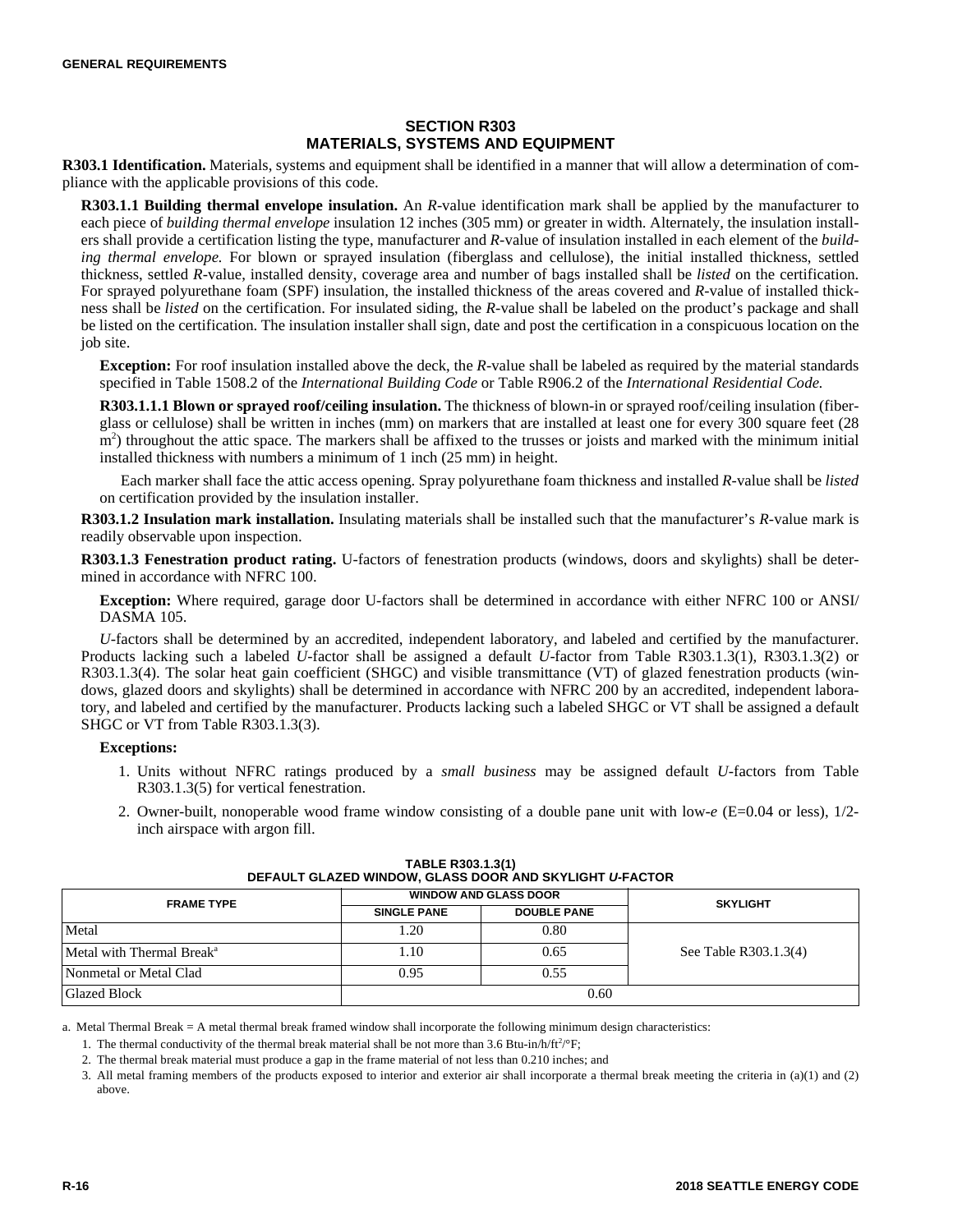| <b>DOOR TYPE</b>                                                      | <b>NO GLAZED</b><br><b>FENESTRATION</b> | <b>SINGLE</b><br><b>GLAZING</b> | <b>WITH 1/4 IN.</b><br><b>AIRSPACE</b> | DOUBLE GLAZING DOUBLE GLAZING DOUBLE GLAZING<br><b>WITH 1/2 IN.</b><br><b>AIRSPACE</b> | WITH e=0.10.<br>1/2 IN. ARGON |  |  |
|-----------------------------------------------------------------------|-----------------------------------------|---------------------------------|----------------------------------------|----------------------------------------------------------------------------------------|-------------------------------|--|--|
| SWINGING DOORS (Rough opening - 38 in. x 82 in.)                      |                                         |                                 |                                        |                                                                                        |                               |  |  |
| <b>Slab Doors</b>                                                     |                                         |                                 |                                        |                                                                                        |                               |  |  |
| Wood slab in wood frame <sup>a</sup>                                  | 0.46                                    |                                 |                                        |                                                                                        |                               |  |  |
| 6% glazed fenestration (22 in. x 8 in. lite)                          | $\overline{\phantom{0}}$                | 0.48                            | 0.47                                   | 0.46                                                                                   | 0.44                          |  |  |
| 25% glazed fenestration (22 in. x 36 in. lite)                        | $\qquad \qquad -$                       | 0.58                            | 0.48                                   | 0.46                                                                                   | 0.42                          |  |  |
| 45% glazed fenestration (22 in. x 64 in. lite)                        | $\equiv$                                | 0.69                            | 0.49                                   | 0.46                                                                                   | 0.39                          |  |  |
| More than 50% glazed fenestration                                     |                                         |                                 | Use Table R303.1.3(1)                  |                                                                                        |                               |  |  |
| Insulated steel slab with wood edge in wood frame <sup>a</sup>        | 0.16                                    |                                 |                                        |                                                                                        |                               |  |  |
| 6% glazed fenestration (22 in. x 8 in. lite)                          | $\overline{\phantom{m}}$                | 0.21                            | 0.20                                   | 0.19                                                                                   | 0.18                          |  |  |
| 25% glazed fenestration (22 in. x 36 in. lite)                        | $\qquad \qquad -$                       | 0.39                            | 0.28                                   | 0.26                                                                                   | 0.23                          |  |  |
| 45% glazed fenestration (22 in. x 64 in. lite)                        | $\overline{\phantom{0}}$                | 0.58                            | 0.38                                   | 0.35                                                                                   | 0.26                          |  |  |
| More than 50% g glazed fenestration                                   | Use Table R303.1.3(1)                   |                                 |                                        |                                                                                        |                               |  |  |
| Foam insulated steel slab with metal edge in steel frame <sup>b</sup> | 0.37                                    |                                 |                                        |                                                                                        |                               |  |  |
| 6% glazed fenestration (22 in. x 8 in. lite)                          | $\overline{\phantom{m}}$                | 0.44                            | 0.42                                   | 0.41                                                                                   | 0.39                          |  |  |
| 25% glazed fenestration (22 in. x 36 in. lite)                        | $\equiv$                                | 0.55                            | 0.50                                   | 0.48                                                                                   | 0.44                          |  |  |
| 45% glazed fenestration (22 in. x 64 in. lite)                        | $\overline{\phantom{0}}$                | 0.71                            | 0.59                                   | 0.56                                                                                   | 0.48                          |  |  |
| More than 50% glazed fenestration                                     | Use Table R303.1.3(1)                   |                                 |                                        |                                                                                        |                               |  |  |
| Cardboard honeycomb slab with metal edge in steel<br>frameb           | 0.61                                    |                                 |                                        |                                                                                        |                               |  |  |
| <b>Style and Rail Doors</b>                                           |                                         |                                 |                                        |                                                                                        |                               |  |  |
| Sliding glass doors/French doors                                      | Use Table R303.1.3(1)                   |                                 |                                        |                                                                                        |                               |  |  |
| <b>Site-Assembled Style and Rail Doors</b>                            |                                         |                                 |                                        |                                                                                        |                               |  |  |
| Aluminum in aluminum frame                                            | $\equiv$                                | 1.32                            | 0.99                                   | 0.93                                                                                   | 0.79                          |  |  |
| Aluminum in aluminum frame with thermal break                         | $\overline{\phantom{m}}$                | 1.13                            | 0.80                                   | 0.74                                                                                   | 0.63                          |  |  |

## **TABLE R303.1.3(2) DEFAULT OPAQUE DOOR** *U-***FACTORS**

Note: Appendix A Tables A107.1(2) through A107.1(4) may also be used if applicable.

a. Thermally broken sill (add 0.03 for nonthermally broken sill).

b. Nonthermally broken sill.

a

## **TABLE R303.1.3(3) DEFAULT GLAZED FENESTRATION SHGC AND VT**

|              | <b>SINGLE GLAZED</b> |               | <b>DOUBLE GLAZED</b> | <b>GLAZED</b> |              |
|--------------|----------------------|---------------|----------------------|---------------|--------------|
|              | <b>CLEAR</b>         | <b>TINTED</b> | <b>CLEAR</b>         | <b>TINTED</b> | <b>BLOCK</b> |
| <b>SHGC</b>  | 0.8                  | v.            | v.                   | v.c           | v.o          |
| $\mathbf{V}$ | 0.6                  | ∪.⊃           | v.o                  | ∪.⊃           | v.o          |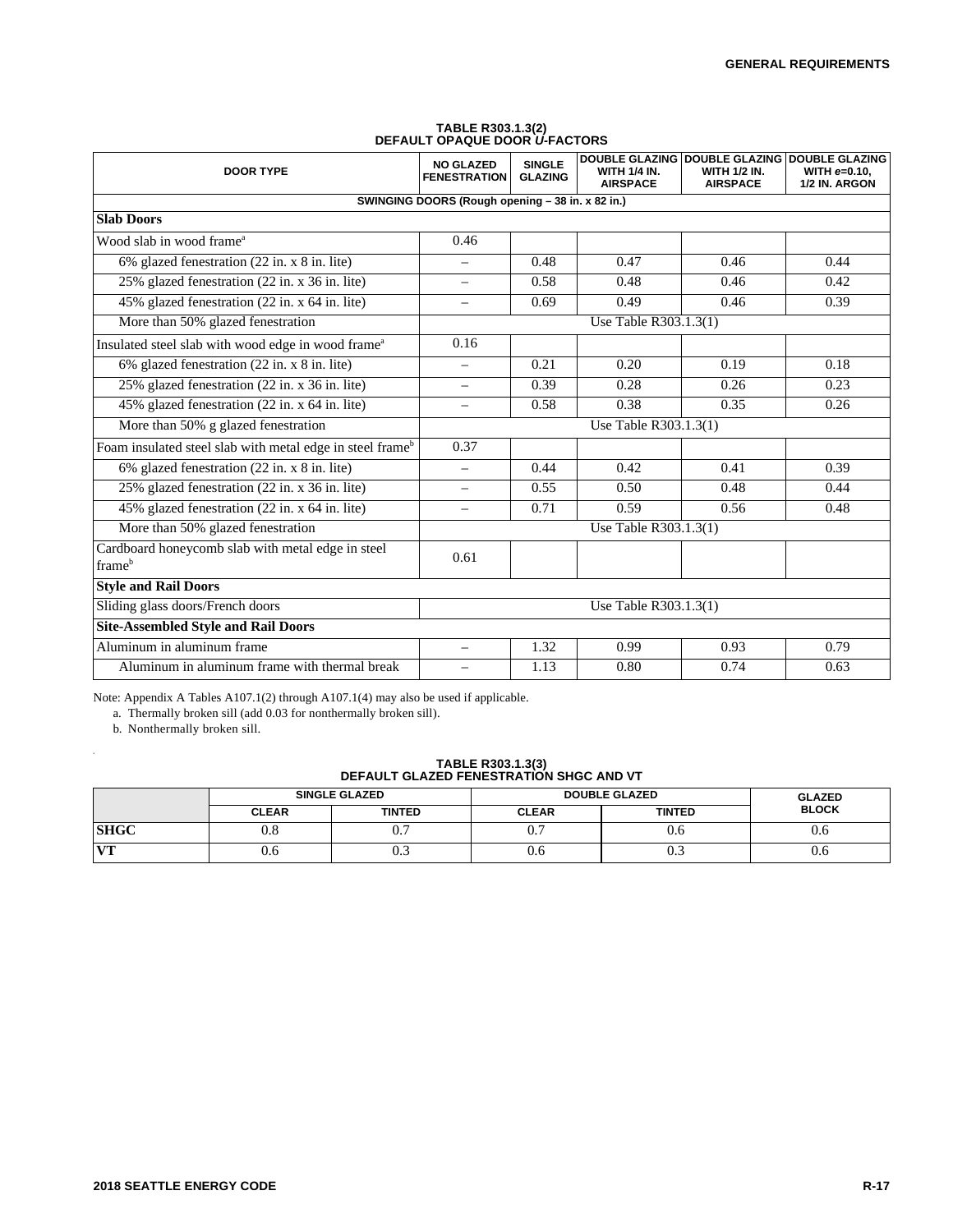| <b>FRAME TYPE</b>                         |                                                           |                                                        |                                                                  |                                                                              |
|-------------------------------------------|-----------------------------------------------------------|--------------------------------------------------------|------------------------------------------------------------------|------------------------------------------------------------------------------|
| <b>FENESTRATION TYPE</b>                  | <b>ALUMINUM</b><br><b>WITHOUT</b><br><b>THERMAL BREAK</b> | <b>ALUMINUM</b><br><b>WITH</b><br><b>THERMAL BREAK</b> | <b>REINFORCED</b><br>VINYL/ALUMINUM-CLAD<br><b>WOOD OR VINYL</b> | <b>WOOD OR VINYL-CLAD</b><br><b>WOOD/VINYL WITHOUT</b><br><b>REINFORCING</b> |
| <b>Single Glazing</b>                     |                                                           |                                                        |                                                                  |                                                                              |
| glass                                     | $U-1.58$                                                  | $U-1.51$                                               | $U-1.40$                                                         | $U-1.18$                                                                     |
| acrylic/polycarb                          | $U-1.52$                                                  | $U-1.45$                                               | $U-1.34$                                                         | $U-1.11$                                                                     |
| Double Glazing                            |                                                           |                                                        |                                                                  |                                                                              |
| air                                       | $U-1.05$                                                  | $U-0.89$                                               | $U - 0.84$                                                       | $U - 0.67$                                                                   |
| argon                                     | $U-1.02$                                                  | $U-0.86$                                               | $U-0.80$                                                         | $U - 0.64$                                                                   |
| Double Glazing, $e=0.20$                  |                                                           |                                                        |                                                                  |                                                                              |
| air                                       | $U - 0.96$                                                | $U-0.80$                                               | $U - 0.75$                                                       | $U-0.59$                                                                     |
| argon                                     | $U-0.91$                                                  | $U - 0.75$                                             | $U-0.70$                                                         | $U - 0.54$                                                                   |
| Double Glazing, $e=0.10$                  |                                                           |                                                        |                                                                  |                                                                              |
| air                                       | $U - 0.94$                                                | $U-0.79$                                               | $U - 0.74$                                                       | $U - 0.58$                                                                   |
| argon                                     | $U-0.89$                                                  | $U - 0.73$                                             | $U - 0.68$                                                       | $U - 0.52$                                                                   |
| Double Glazing, $e=0.05$                  |                                                           |                                                        |                                                                  |                                                                              |
| air                                       | $U-0.93$                                                  | $U-0.78$                                               | $U - 0.73$                                                       | $U - 0.56$                                                                   |
| argon                                     | $U - 0.87$                                                | $U-0.71$                                               | $U - 0.66$                                                       | $U - 0.50$                                                                   |
| <b>Triple Glazing</b>                     |                                                           |                                                        |                                                                  |                                                                              |
| air                                       | $U-0.90$                                                  | $U-0.70$                                               | $U - 0.67$                                                       | $U - 0.51$                                                                   |
| argon                                     | $U-0.87$                                                  | $U-0.69$                                               | $U - 0.64$                                                       | $U-0.48$                                                                     |
| Triple Glazing, e=0.20                    |                                                           |                                                        |                                                                  |                                                                              |
| air                                       | $U-0.86$                                                  | $U - 0.68$                                             | $U - 0.63$                                                       | $U - 0.47$                                                                   |
| argon                                     | $U-0.82$                                                  | $U-0.63$                                               | $U-0.59$                                                         | $U - 0.43$                                                                   |
| Triple Glazing, $e=0.20$ on 2 surfaces    |                                                           |                                                        |                                                                  |                                                                              |
| air                                       | $U-0.82$                                                  | $U - 0.64$                                             | $U - 0.60$                                                       | $U - 0.44$                                                                   |
| argon                                     | $U-0.79$                                                  | $U-0.60$                                               | $U-0.56$                                                         | $U-0.40$                                                                     |
| Triple Glazing, $e=0.10$ on 2 surfaces    |                                                           |                                                        |                                                                  |                                                                              |
| air                                       | $U - 0.81$                                                | $U - 0.62$                                             | $U - 0.58$                                                       | $U - 0.42$                                                                   |
| argon                                     | $U-0.77$                                                  | $U-0.58$                                               | $U - 0.54$                                                       | $U-0.38$                                                                     |
| Quadruple Glazing, $e=0.10$ on 2 surfaces |                                                           |                                                        |                                                                  |                                                                              |
| air                                       | $U-0.78$                                                  | $U-0.59$                                               | $U-0.55$                                                         | $U-0.39$                                                                     |
| argon                                     | $U - 0.74$                                                | $U - 0.56$                                             | $U - 0.52$                                                       | $U - 0.36$                                                                   |
| krypton                                   | $U-0.70$                                                  | $U-0.52$                                               | $U - 0.48$                                                       | $U-0.32$                                                                     |

# **TABLE R303.1.3(4) DEFAULT** *U***-FACTORS FOR SKYLIGHTS**

Notes for Table R303.1.3(4)

1. U-factors are applicable to both glass and plastic, flat and domed units, all spacers and gaps.

2. Emissivities shall be less than or equal to the value specified.

3. Gap fill shall be assumed to be air unless there is a minimum of 90% argon or krypton.

4. Aluminum frame with thermal break is as defined in footnote 1 to Table R303.1.3(1).